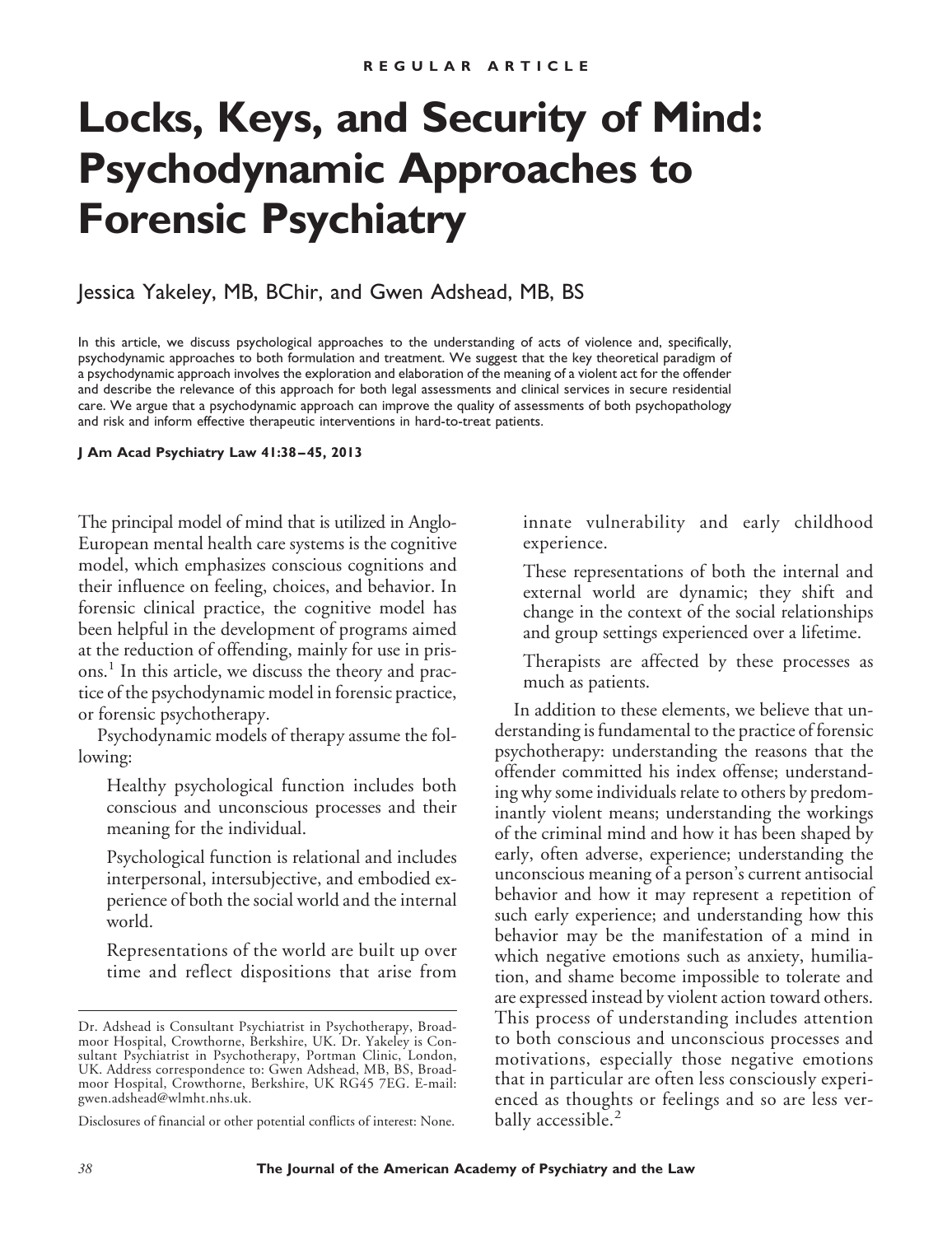We will suggest that a psychodynamic approach is useful to both those practicing in the courtroom and those practicing clinical psychiatry with forensic patients. In the courtroom context, we describe how a psychodynamic model can assist with risk assessments and the demands of child protection work. In the therapeutic context, we describe the use of a psychodynamically based model of group therapy that can be used with antisocial patients. We also discuss how psychodynamic thinking can be used to understand how forensic institutions function as working systems and what happens when they fail to function optimally.

## **Psychodynamic Thinking in the Courtroom**

In the past, psychodynamic approaches to testimony have been criticized as overdetermined theoretically, lacking in evidential validity, and biased in favor of the defendant.<sup>3,4</sup> However, we suggest that the psychodynamic model has value in the courtroom in the context of risk assessment. Actuarial models of risk assessment are ideally combined with understanding of the offender as an individual, and the psychodynamic model explores the meaning of a violent act for the individual perpetrator and treats him as an actor with choices, intentions, and agency.<sup>5</sup>

Several risk factors identified in the risk assessment literature have psychodynamic and relational aspects to them. Social isolation is a risk factor for violence,<sup>6</sup> at least in part because perpetrators of violence find relationships complicated, and they have driven away those to whom they might have become attached. They are more likely to attack people with whom they have once been close, which suggests that their attachment systems are disorganized, so that both care-giving and care-eliciting behaviors raise rather than reduce anxiety.<sup>7</sup> Perpetrators of violence often have derogatory attitudes toward human dependency and vulnerability,<sup>8</sup> which may mask their high anxiety in this context, or they experience interpersonal traumas that cause them to be hypervigilant about threats and feel persecuted.

The relationship of actuarial and clinical data to risk assessment is similar to a bicycle lock with a four-number combination. The first two numbers, or risk factors, are usually the actuarial ones, such as being male and misusing substances. The third number is mental disorders, such as antisocial personality disorder and paranoid psychoses. There may be many people who have three numbers of the combination but will never be violent, as indicated by the evidence that most of those with mental illnesses or personality disorders and substance misuse histories are not violent.

An individual offender's personal state of mind is the final number in the combination to the bicycle lock, which, when combined with other risk factors, can unlock or disable the inhibitory mechanisms that prevent the violent feelings that are held internally from exploding into the external world.<sup>9</sup> This fourth number is likely to be a factor unique to the individual perpetrator and to have an idiosyncratic meaning, based on the person's life history and narrative. When this number comes up, with its associated meanings and memories, the perpetrator may experience intense feelings of rage, grief, shame, or all of those together. This state of mind is typically followed by high anxiety and a dissociation process, in which neither the situation nor the perpetrator's victim seems real. This state of mind is one of maximum insecurity, and unrestrained, disorganized acts of violence are possible that may later seem incredible to both perpetrator and bystanders.

 $Gilligan<sup>10</sup>$  posited that violence is often precipitated by experiences that cause shame and humiliation. In these cases, such feelings trigger traumatic childhood memories of being rejected or regarded as nonexistent, which in turn generate more feelings of shame and humiliation. These emotions are too much for the affect regulation system of the offender, who then has to find a way to manage them by getting another person (the victim) to experience them, by dissociating from them, or by acting out vengefully. The shame and humiliation act as the last number of the bicycle lock's combination, releasing unconscious control of destructive rage and fear and stimulating conscious excitement or absence of concern. After the act, these perpetrators may experience a sense of relief or feelings of triumph and pride in their achievements.

Although most violence is precipitated by powerful affects, there is also a subgroup of violent individuals who describes having no thoughts or emotions during an act of violence and whose actions are better understood as predatory.<sup>11</sup> There is evidence to suggest that this group of perpetrators has a specific genetic and physiological profile.<sup>12,13</sup> They do not have a dynamic relationship with their victims, who are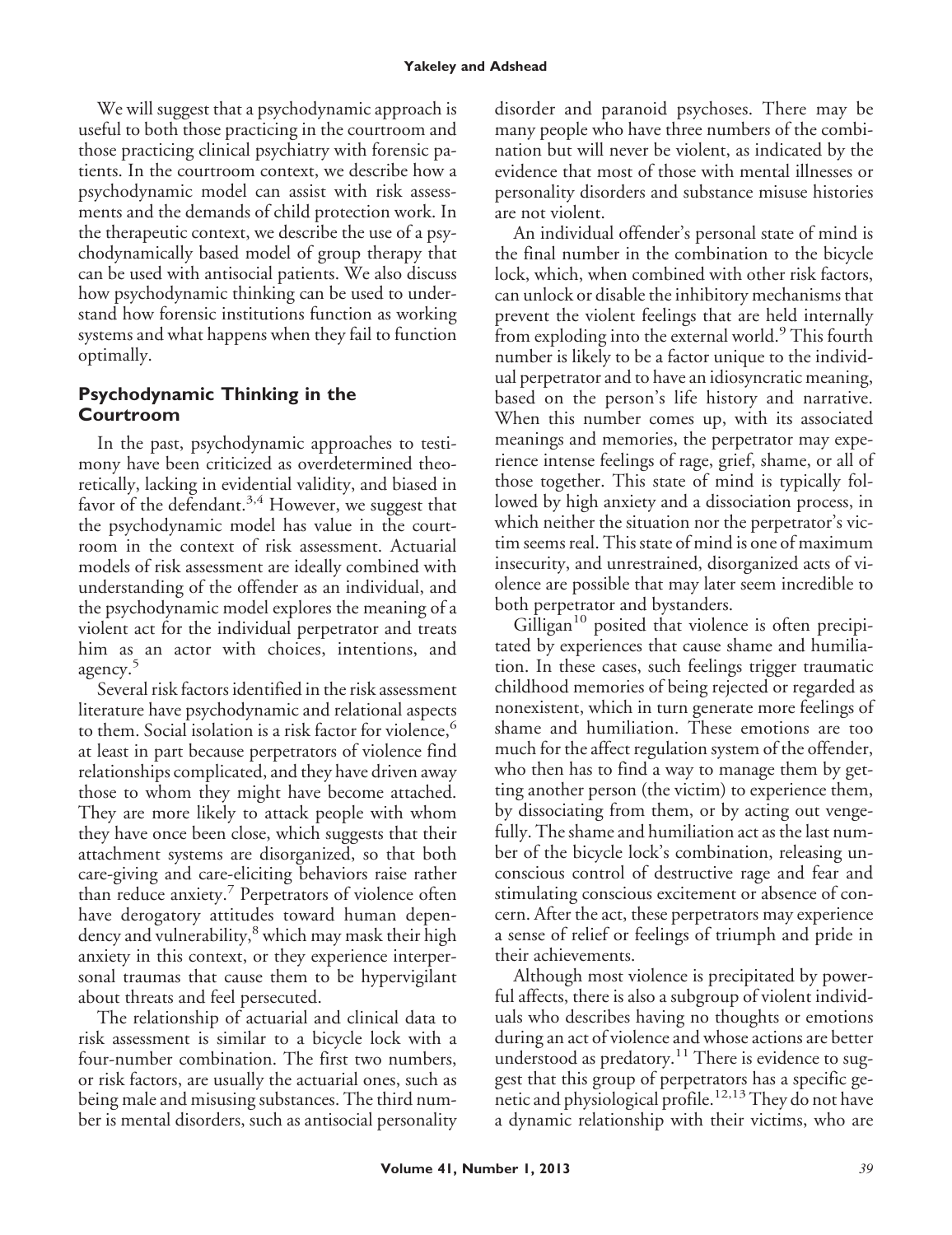merely a means to an end (commonly sadistic gratification). For these offenders, the last number in the combination may be a state of excitement that is triggered by the perception of fear or distress in a vulnerable victim.

Brewin *et al.*<sup>14</sup> distinguished between memories that are verbally and situationally accessible. Such memories can be triggered by aspects of the victim's perceived appearance or behavior, which in the perpetrator's mind mirrors either his real experience or fantasy life and thereby stimulates unconscious distress and rage.15,16 Traumatic memories that are evoked in this way can generate emotional arousal and distress with little warning and present-tense intensity, as if the past were happening now.<sup>17</sup> The violence may literally be an acting out of a previous traumatic experience, which is compulsively repeated every time the memory is triggered. However, the offender may not understand the cause, because affect and meaning are split by the dissociative process.<sup>18</sup>

We do not argue that all violence is unconsciously motivated or that the unconscious re-enacting of traumatic events outweighs personal responsibility and agency. We do suggest, however, that in many cases, there is a level of meaning to the violence that may not be immediately apparent and may be hidden by oversimplification and myth, such as that all men are violent or that victims can provoke violence. Without an understanding of the personal meaning to the individual of the last number (risk factor) in the combination to the lock of psychological security, it may be impossible to obtain anything but a most general assessment of the extent and risk of reoffending.

We suggest that such a psychodynamic approach to risk assessment has particular salience in regard to family violence and especially the risk to children of abusive parents. An understanding of a parent's own attachment history as a child can provide detailed understanding of how and why abusive parents get into hostile and helpless states of mind with respect to dependent children in their care.<sup>19</sup> Such an understanding may provide an insight into the last number in the combination to the mental lock that maintains psychological security and the kind of stressor that disengages the internal security system. In child protection cases, this insight has considerable implications for risk assessment in relation to other siblings and future children.

#### *Case 1*

The following case is fictitious but includes clinical features from real medicolegal cases known to the authors.

Dr. Arnold was asked to see Miss Jamison, a young woman who was facing criminal charges of cruelty to her infant child. Social services wanted an opinion about the continuing risk she posed and whether there was any therapy that might reduce the risk so that she could keep her child. She did not show any of the actuarial risk factors that are known to be associated with an increased risk of violence, such as an antisocial personality disorder, a history of substance misuse, or psychotic illness. She had no history of psychiatric disorder or contact with health, social, or criminal justice services. She had become pregnant unexpectedly, but she said that the pregnancy was welcome, and the child was born healthy at full term. She gave a history of an unhappy childhood, during which she was exposed to physical and sexual abuse by a stepfather and a lack of support when she told her mother about the abuse. She said that she had coped with the adversity by spending as much time at school as possible and concentrating on her schoolwork.

Miss Jamison did not deny hurting her child. However, she was vague and gave minimal details when asked to recall the offense, and while she accepted that she had committed the act and expressed regret, she could not explain why it had happened. She seemed to be a warm and likeable young woman who did not score high on measures of psychopathology or risk assessment tools. Although her vagueness about the offense may suggest dissociation, there were no other active symptoms of mental illness, and the principal evidence of personal dysfunction was the offense itself, an opening for Dr. Arnold to opine that there was no role for mental health services to play. She might even have taken the (erroneous) view that Miss Jamison had a personality disorder, based on the history of the offense alone.

In addition, Dr. Arnold took a detailed history of Miss Jamison's attachment experiences (i.e., her experience of being cared for in childhood when distressed or frightened). When Dr. Arnold asked about her relationship with her mother, she replied, "There's something between us that isn't there."

Close attention to this statement suggests a paradoxical aspect to the maternal attachment relationship in Miss Jamison's mind. In the relationship,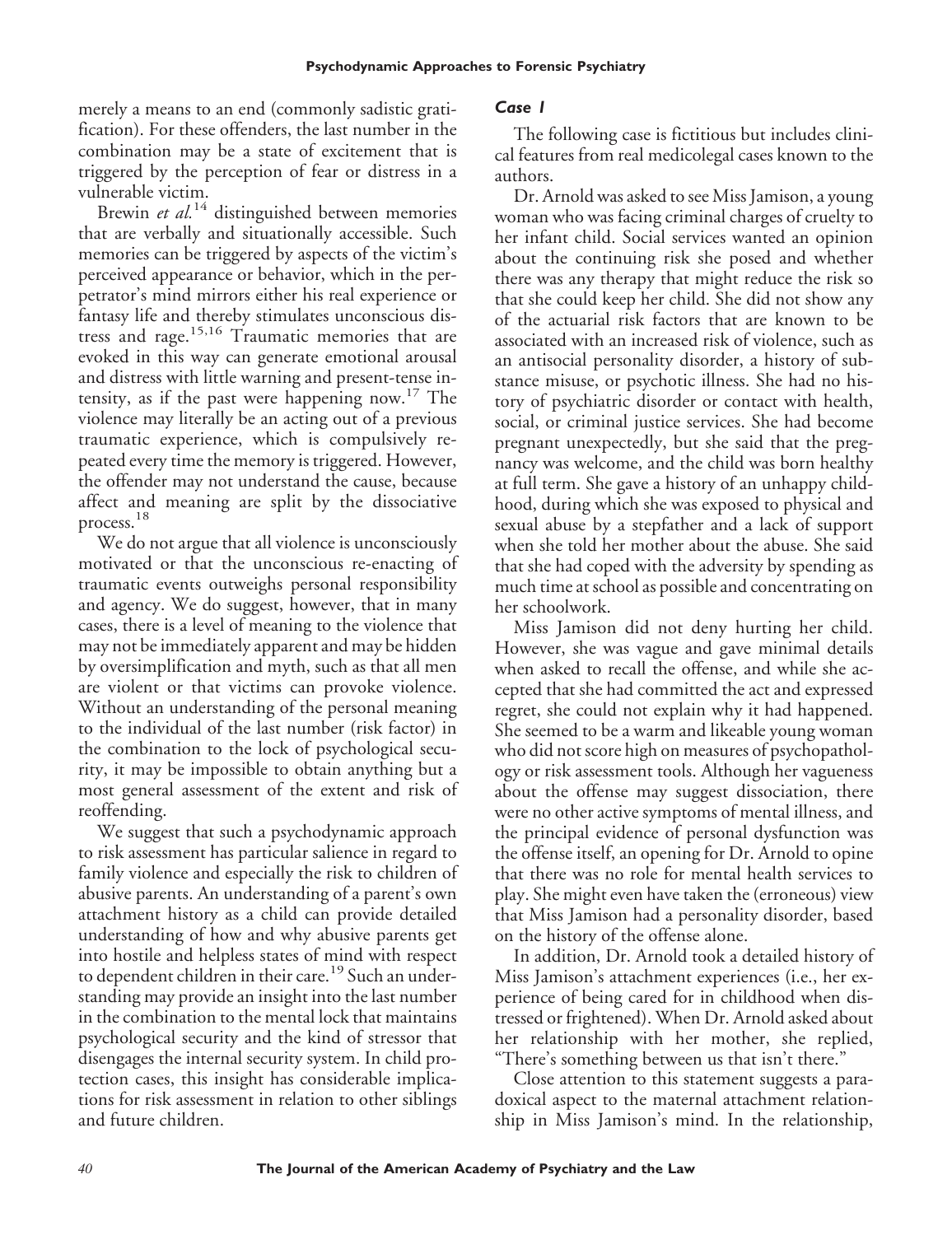there is something both there and not there, which could be positive, negative, or possibly both. The wording linguistically hints at an oscillating, insecure state of mind. Such a remark, combined with the established history of abuse (confirmed by contemporaneous external records), indicated to Dr. Arnold that Miss Jamison might well have a highly ambivalent state of mind toward her infant son and his need for care. Any demand for care (of the type that any normal 10-month-old child might make) could trigger an oscillating state of arousal and distress in his mother's mind. A period of therapy and further assessment would allow the risk to be managed and more to be discovered about Miss Jamison's experience as a child.

Dr. Arnold worked with social services and the lawyers handling both Miss Jamison's criminal case and the child protection hearing, to ensure that Miss Jamison received a probation order with a condition of psychiatric treatment that involved both standard psychiatric treatment and psychological therapy, including dialectical behavioral therapy and reflective work. As the work unfolded, Miss Jamison became more aware of her own disturbance and distress and her mixed feelings about being a mother. The psychiatrist and therapist understood how dysregulated Miss Jamison's affect and arousal systems were, in fact, and helped her to understand how angry she had been with her child when he cried. She was able to remember in greater detail (and with greater distress and remorse) how she had broken her child's arm by twisting it, an injury that involved active force and intention. This information aided in the risk management planning process, and gave both Miss Jamison and her supervising team a language to discuss her risk.

For Dr. Arnold, attachment theory provided a clear and understandable language to describe to the court the complexities of the relationships between mothers and their infants and the effects of trauma on those relationships. The psychodynamic approach did not seek to excuse or even mitigate Miss Jamison's actions, but to provide a useful explanatory paradigm for the family court that explained her capacity for violence and provided a framework for managing the future risk. An approach based simply on current risk assessment tools or a diagnosis/nodiagnosis heuristic would not have assisted the court in the provision of protection for the most vulnerable people in this story, namely Miss Jamison's children, present and future.

In the United Kingdom, forensic psychotherapists and psychodynamically trained psychiatrists are progressively becoming more involved in appearing as expert witnesses in both the criminal and family courts, and judges appear to welcome more sophisticated psychological explanations of the violent and antisocial behavior of offenders. However, psychodynamic concepts (for example, unconscious mechanisms) have to be conveyed in terminology comprehensible to a layman. Juries may need convincing that investigation and discussion of an offender's past is not intended as exculpatory, but is necessary to understand and predict future risk of offending. This necessity exposes a tension in the courtroom in conveying conceptualizations to do with emotions and feelings in a legal arena that demands evidence and facts.<sup>20</sup>

# **Treatment for Disorganized Minds**

The ultimate aim of forensic psychotherapy is like any other psychological intervention for offenders: to help the offender accept responsibility for his offense and, by acknowledging both agency and ownership of the offense, reduce the risk of future violent acts.<sup>21</sup> The most effective psychological therapies are associated with increased agency and more coherent selfnarratives, $22$  and in the forensic context, with the recovery of mental health combined with ownership and responsibility for risk to others.

Early psychoanalytic theorists argued that psychoanalysis could not be used to help violent and antisocial people. However, a few early notable psychoanalysts in both the United States and the United Kingdom, such as Karl Menninger and Edward Glover, were interested in applying psychoanalytic theory to understanding and treating such individuals, leading to the development in both countries of clinics that addressed both the psychodynamic assessment and treatment of forensic patients. Some (like the Portman Clinic in London and the Menninger Clinic in Houston) continue to provide a service to patients who can be treated outside of secure conditions.

The psychodynamic approach then began to be extended to work with prisoners and patients in secure residential settings.23,24 Practitioners offered group and individual work with men and women who not only had histories of offending but also had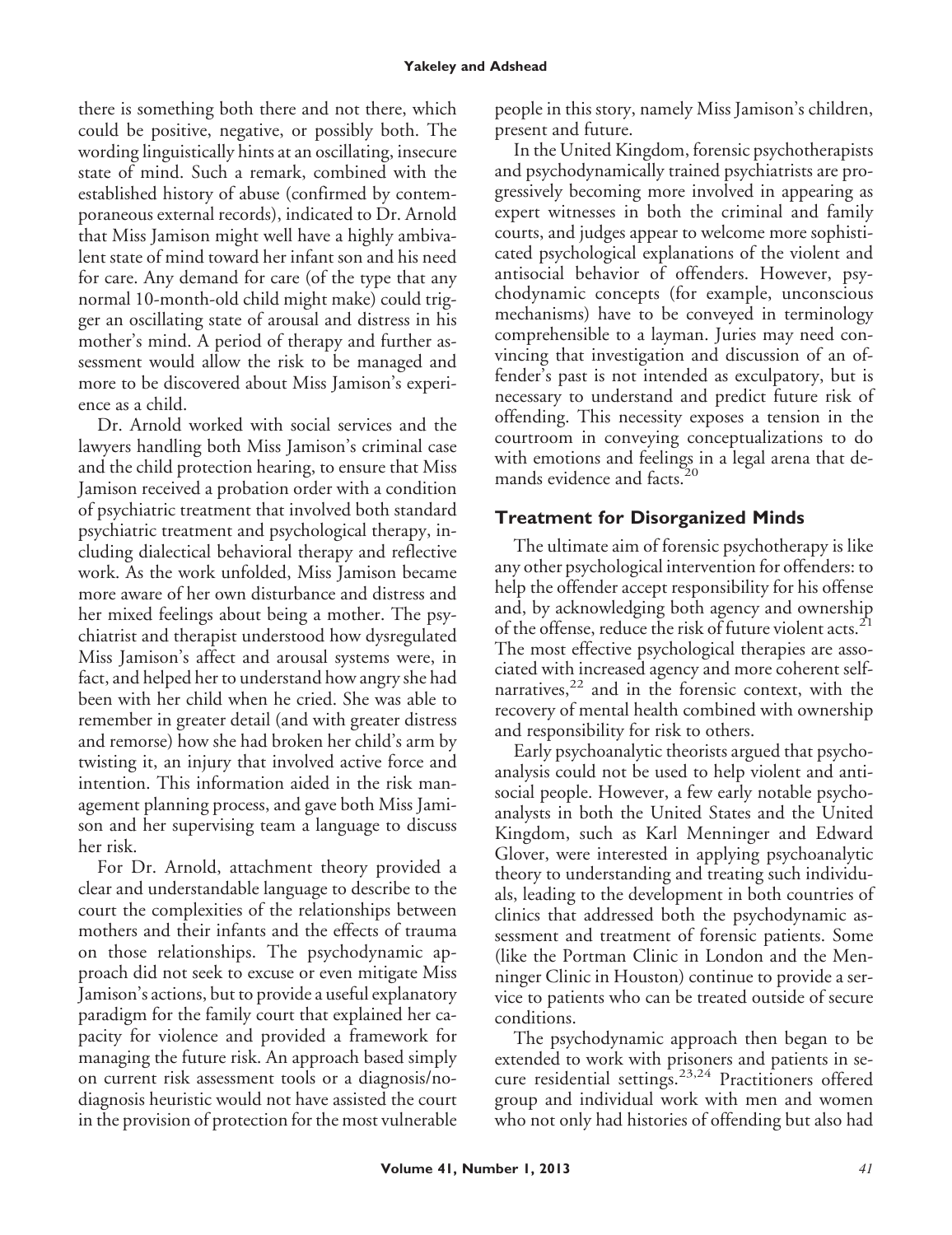mental illnesses and severe personality disorders, patients again not traditionally offered psychodynamic therapy. These practitioners noted the technical challenges to psychodynamic work, and the complexities of managing professional boundaries within closed custodial institutions.

The International Association for Forensic Psychotherapy was founded in 1991, and forensic psychotherapy became a formal subspecialty within British psychiatric training in 1999. Since then, the field of forensic psychotherapy has flourished in Europe, but is rarely practiced outside publicly funded forensic facilities.<sup>25</sup> In the United States, forensic psychotherapy is not widely recognized or practiced, perhaps because of the identification of the term forensic with expert testimony, the diminishing availability of psychodynamic training for psychiatrists in this cognitive era, and the traditional understanding of psychotherapy as a private transaction between a therapist and a patient.

In contrast, forensic psychotherapy takes place in the space between the patient and therapist and the society whose rules the offender has broken. Third parties, such as courts or custodial services, are nearly always involved in the treatment of the offenderpatient, so that forensic psychotherapists have to learn how to negotiate complex boundaries around the work. There may be inevitable conflicts of value and ethics in relation to preservation of confidences, the need to disclose information in the absence of consent, and the duty of care to others.<sup>26</sup>

A recent technical development in forensic psychotherapy is the use of mentalization-based therapy (MBT). Mentalization is the capacity to reflect and think about one's mental states, including thoughts, beliefs, desires and affects; to be able to distinguish one's own mental states from those of others; and to be able to interpret the actions and behavior of oneself and others as meaningful and based on intentional mental states.<sup>27</sup> Mentalization, by integrating psychoanalytic thinking with research findings from neuroscience and developmental attachment studies, functions as a coherent and empirically supported heuristic of personality, especially the regulation of negative thoughts and feelings, such as anger, fear, and shame. On this account, mentalization is a process, not a capacity, which operates continuously in healthy people to allow us to manage affects and arousal in our social worlds, both at home and in the wider community. Mentalization includes a variety

of meta-level operations of mind such as empathy, theory of mind, mindfulness, emotional recognition, meta-cognition and self-reflective function.<sup>28</sup>

The normal development of mentalization processes is dependent on a secure attachment relationship between a child and his caregiver. A secure attachment allows the child to become aware of his mind and the minds of others<sup>29</sup> and is associated with a secure and coherent narrative of the self and others, both in childhood and in adulthood, that has been called autobiographical competence.<sup>30,31</sup> Mentalization processes and the capacity for self-reflective function is also critical to being prosocial, because insecure minds are likely to lack curiosity in or empathy for other individuals' minds.<sup>32</sup>

Poor mentalizing is associated with insecure attachment, usually as a result of early childhood adversity. Children of frightened or frightening mothers are at risk of growing up with a disorganized attachment system, with adverse effects on arousal and affect regulation and psychological health.<sup>33,34</sup> Domestic violence, child abuse, and neglect are all situations in which a developing child is likely to experience fear and disorganized security. Without a secure base and attachment system, the child may fail to develop the capacity to feel safe about what others think of him or may fail to see others as thinking beings at all. If he is unable to see others as having mental states separate from his own, he will interpret others as being angry and destructive when he is angry and destructive. If he does not see the others as being thinking beings at all, he will not feel empathy with them.

First attempts to offer mentalization-based therapy (MBT) have been applied to people with borderline personality disorder, with good results.<sup>35-37</sup> Combining individual and group techniques, MBT has been shown to be effective in reducing self-harming behavior and increasing self-reflective function.<sup>38</sup>

Theoretically, impaired mentalization processes will be evident in those who have insecure attachment histories and may be manifest as poor selfintegration, poor affect regulation, and negative feelings acted out in unpredictable ways. If failure to mentalize is relevant to impulsive acting out toward the self, then it also may be the last number in the combination that unlocks the potential for violence. Forensic patients may be expected to have poor mentalizing function because they are more likely than nonviolent individuals to have been exposed to abuse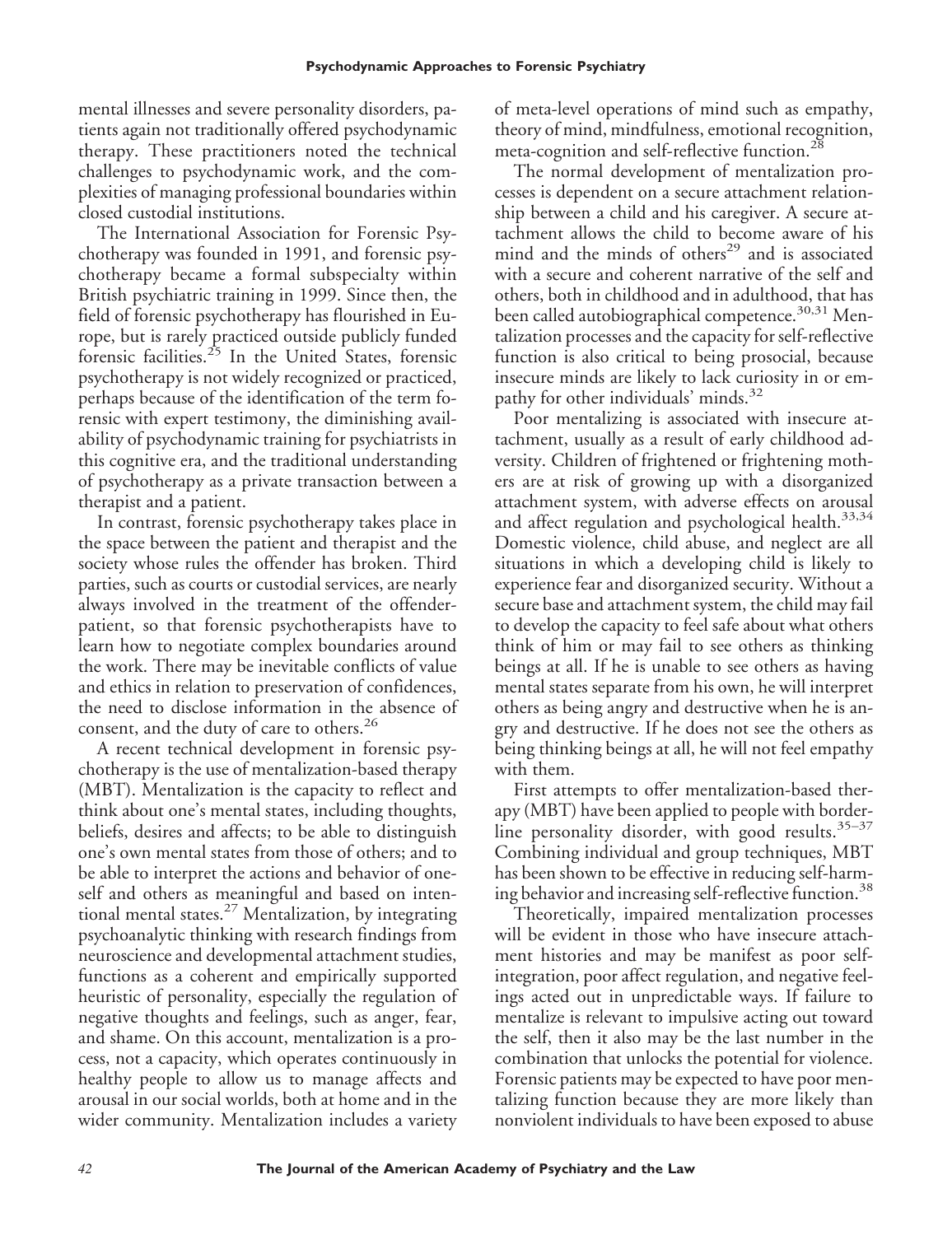#### **Yakeley and Adshead**

and neglect in childhood and to have experienced insecure attachment experiences.<sup>39</sup> Histories of abuse and neglect are found in 60 to 70 percent of persons in forensic populations, compared with the 30 percent typically reported in general populations internationally.<sup>40,41</sup>

Both the authors have had experience in testing MBT in forensic populations. Adshead *et al*. <sup>42</sup> carried out a pilot MBT group treatment in an extended-stay residential unit in a high-security hospital for six forensic patients who had struggled with frequent episodic violence throughout their lives. The aim of the intervention was to improve the patients' capacity to manage negative affect and to improve reality testing and perspective taking in their day-to-day lives. A variety of interventions aimed at improving mentalizing function<sup>27</sup> were used within the groups, as well as psychoeducational sessions, the use of film clips, and individual reflective sessions.

Of the six men in the pilot program, three have left the hospital and two were in the process of discharge at this writing. This outcome is noteworthy because the average number of years of detention of the men before the program was approximately 10 years (i.e., they had failed to make progress before the MBT program). The last group member is not being discharged, but has been able to discuss his index offense with professionals, which he could not do before.

Yakeley and her colleagues are conducting a pilot study investigating whether violence and aggression will decrease in male patients with a diagnosis of antisocial personality disorder (ASPD; Diagnostic and Statistical Manual of Mental Disorders, Fourth Edition, Text Revision<sup>43</sup>) receiving MBT in an outpatient forensic psychotherapy setting over the course of 18 months. Preliminary results show that all the patients who started treatment rated their aggression toward others and themselves as decreasing in severity over the first six months of treatment, and all group members also showed a reduction in subjective distress.<sup>44</sup>

These are pilot studies only, and it is as yet too early to tell whether MBT in antisocial men will be as effective as it has been in people with borderline psychopathology. Indeed, one might predict that antisocial individuals with high levels of psychopathy already have an enhanced capacity for mentalization in their ability to deceive and manipulate others, and so any further training in mentalization would risk making them better psychopaths. However, their apparently highly tuned capacity to mentalize is actually very restricted and rarely generalizable to complex interpersonal situations.<sup>45</sup> Psychopathy can be thought of as exemplifying a partial but fundamental impairment of mentalizing, described by Baron-Cohen<sup>46</sup> as mind-reading without empathizing. Individuals with Asperger's disorder and autistic spectrum disorders also show deficits in mentalization or theory of mind in which their inability to read interpersonal cues and lack of consideration of social consequences may increase their tendency to commit offenses.<sup>47</sup>

Given the current lack of effective psychological treatments for antisocial men and women, it is encouraging that forensic patients have been motivated to engage and work in such programs. It also supports the notions that complex disorders require highly technical and specific therapies, delivered by trained therapists, if good outcomes are to be achieved and that the psychodynamic model is both relevant and complementary to other offender treatment models.

### **The Dynamics of Clinical Forensic Systems**

The role of the forensic psychotherapist is not confined to treating patients, but extends to thinking about and working psychodynamically with the wider structures and agencies that seek to contain the offender patient. Violent and antisocial individuals who habitually act in predominantly destructive ways toward others may do so because they have great difficulty in tolerating negative feelings within their minds, particularly those associated with vulnerability, such as anxiety, shame, and humiliation*,* and they will attempt to rid their minds of such unbearable feelings by discharging them in violent acts. This process can contribute to complex feelings (or countertransference reactions) in the professionals who are attempting to provide care and containment for offenders. Countertransference responses, which include potentially damaging defensive processes such as denial or projection of anger, are unconsciously mobilized within the staff group as a result of the emotional impact of the patients' disturbance on the institution.

If these feelings go unrecognized and unexplored, then they may interfere with therapeutic care. Consideration of such feelings may be facilitated by reflective practice in which such emotional responses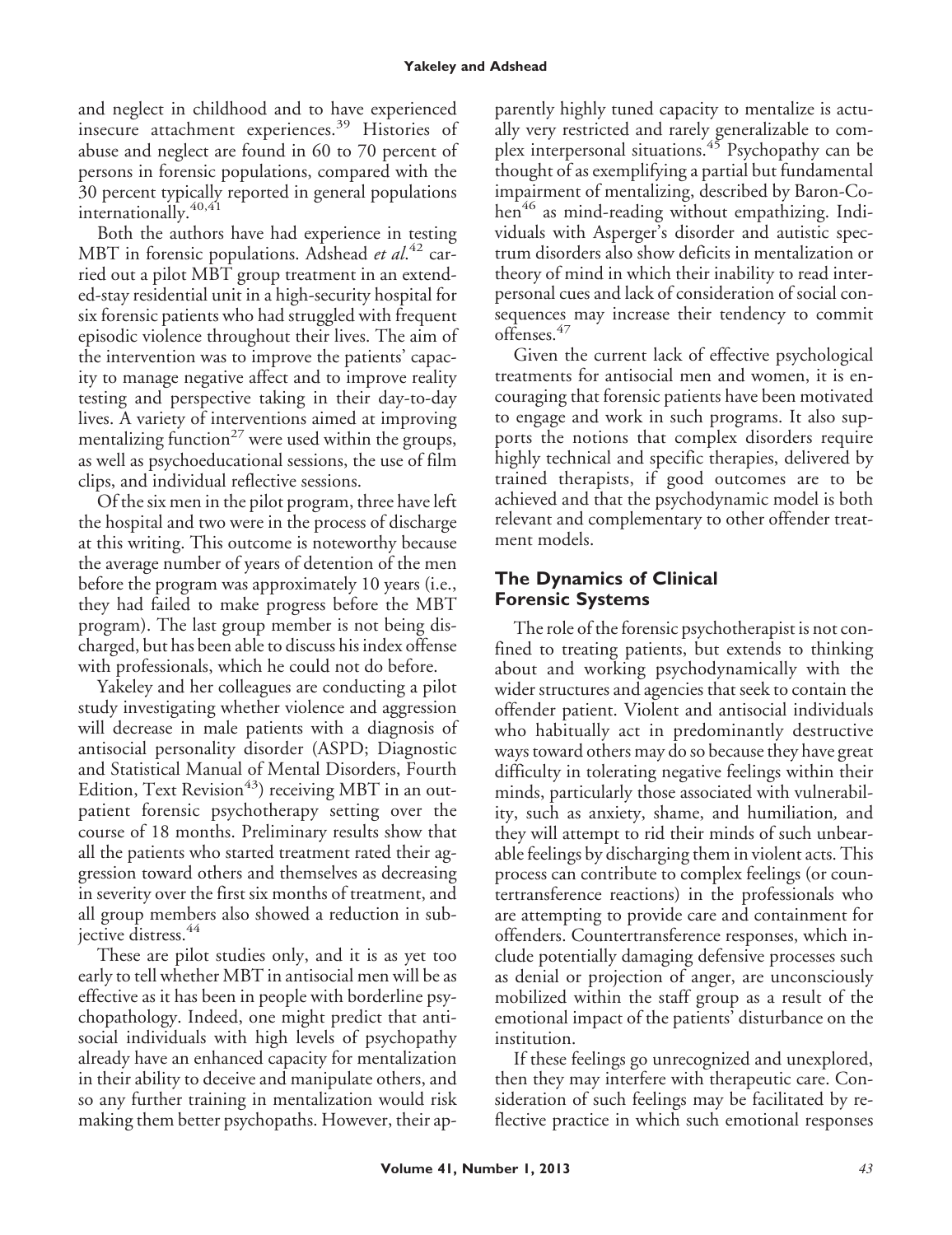in staff members are recognized and explored. An important role for the forensic psychotherapist is the facilitation of multidisciplinary work discussion, staff support, and reflective practice groups in which the staff involved in the care and management of mentally disordered offenders come together to explore the emotional impact of such work. In reflective practice, the forensic psychotherapist also assists the staff in understanding how the psychopathology of the patient or offender may be re-enacted in the institution. Such behavior may cause divisions among the staff and result in paralysis of therapeutic functioning (for example, staff burnout, boundary violations, breaches of security, or an emotionally toxic staff culture). Lowdell and Adshead<sup>48</sup> and Gordon and Kirtchuk<sup>49</sup> described reflective practice in forensic institutions as a way of exploring staff countertransference as the staff member's basic relational potential.

A further use of the forensic psychotherapeutic approach in secure services is in considering how professionals' unconscious subjective responses or countertransference may affect their assessment of risk.50,51 This evaluation is of crucial importance when making decisions about discharge or transfer.

#### **Conclusion**

Forensic psychotherapists are psychiatrists who are trained in the use of psychodynamic approaches to assessment and treatment of individuals who break the law and have been frightening and dangerous to others when mentally disturbed. The psychodynamic approach is not the only psychological framework that is valuable in forensic practice, but it is an approach that we argue has particular value in forensic practice because of its emphasis on relationships, experience, and meaning. We suggest that risk assessment in particular should include some account of the meaning of the offense to the offender in terms of personal history and narrative of experience. We also suggest that it is not possible to manage secure residential services safely without forensic psychotherapists who can provide reflective opportunities to explore the impact of work with very disturbed patients on professionals and the reactions and responses of staff.

Perhaps the most important added value of forensic psychotherapy to forensic practice is its personcentered approach, in the sense that the forensic psychotherapist meets each new patient or evaluee as a human being who lives in a world full of meaning. It may not be a meaning shared by many others; it may be unspeakable or even unthinkable. Forensic psychotherapists commit themselves to discerning that meaning and giving it a voice and, in so doing, offer an enhanced understanding of risk and the potential for bringing about change for the better.

#### **References**

- 1. Falshaw L, Friendship C, Travers R, *et al*: Searching for 'what works': HM Prison Service accredited cognitive skills programme. Br J Forensic Pract 6:3–13, 2004
- 2. McGilchrist I: The Master and His Emissary: the Divided Brain and the Making of the Modern World. London: Yale University Press, 2009
- 3. Morse S: Failed explanations and criminal responsibility. Va L Rev 68:971–1084, 1982
- 4. Rychlak RJ, Rychlak J: Mental health experts on trial: free will and determinism in the court room. W Va L Rev 100:193, 1997
- 5. Athens L: Violent criminal acts and actors: a symbolic interactionist study. Boston: Routledge & Kegan Paul, 1980
- 6. Quinsey V: The prediction and explanation of violence. Int J Law Psychiatry 18:117–27, 1995
- 7. George C, Solomon J: Representational models of relationships: links between care giving and attachment. Infant Ment Health J 17:198 –216, 1996
- 8. Hare RD: Psychopathy as a risk factor for violence. Psychiatr Q 70:181–97, 1999
- 9. Blair RJ: A cognitive developmental approach to morality: investigating the psychopath. Cognition 57:1–29, 1999
- 10. Gilligan J: Violence: Reflections on Our Deadliest Epidemic. London: Jessica Kingsley Publishers, 2002
- 11. Meloy JR: Empirical basis and forensic application of affective and predatory violence. Aust N Z J Psychiatry 40:539-42, 2006
- 12. Viding E, Larsson H, Jones AP: Review: quantitative genetic studies of antisocial behaviour. Philos Trans R Soc London B: Biol Sci 363:2519 –27, 2008
- 13. Raine A, Lencz T, Bihrle S, *et al*: Reduced prefrontal gray matter volume and reduced autonomic activity in antisocial personality disorder. Arch Gen Psychiatry 57:119 –27, 2000
- 14. Brewin C, Dalgleish T , Joseph S: A dual representation theory of post-traumatic stress disorder. Psychol Rev 103:670 – 86, 1996
- 15. Cartwright D: Psychoanalysis, Violence and Rage-Type Murder: Murdering Minds. London: Brunner-Routledge, 2002
- 16. Mizen R, Morris M: On Aggression and Violence: An Analytic Perspective. London: Palgrave Macmillan, 2007
- 17. Pillemer D, Desrochers M, Ebanks C: Remembering the past in the present: verb tense shifts in autobiographical memory narratives, in Autobiographical Memory: Theoretical and Applied Perspectives. Edited by Thompson C, Herrmann DJ, Bruce D, *et al*. Mahwah, NJ: Lawrence Erlbaum, 1998, pp 145-62
- 18. Stein A: Prologue to Violence: Child Abuse, Dissociation and Crime. London: The Analytic Press, 2007
- 19. Lyons-Ruth K, Yellin C , Melnick S, *et al*: Expanding the concept of unresolved mental states: hostile/helpless states of mind on the Adult Attachment Interview are associated with disrupted mother-infant communication and infant disorganization. Dev Psychopathol 17:1–23, 2005
- 20. Kennedy R: Psychotherapists as Expert Witnesses. London: Karnac, 2005
- 21. Glorney E, Perkins D, Adshead G, *et al*: Domains of need in a high secure hospital setting: a model for streamlining care and